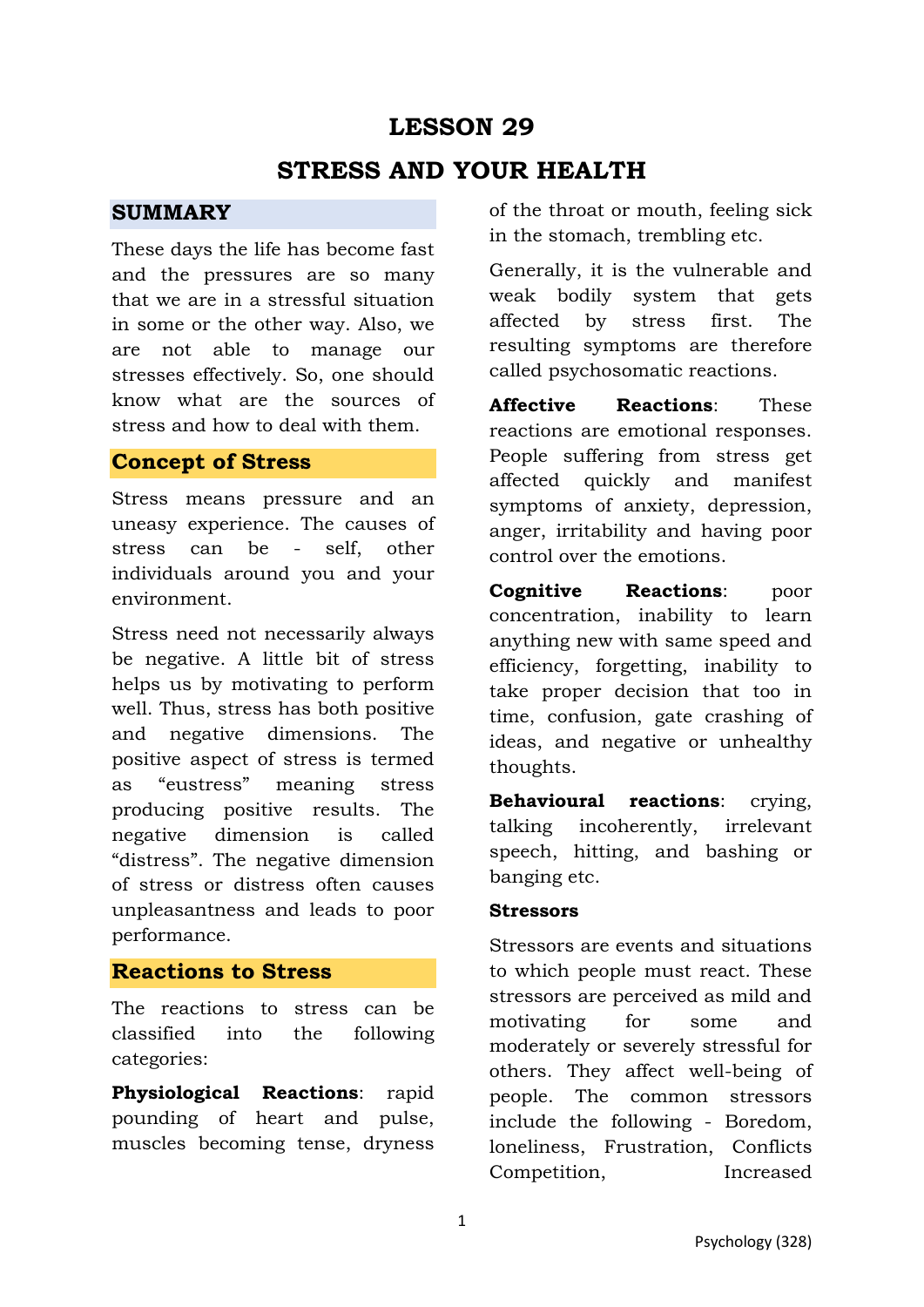responsibility Divorce, separation and death of loved ones, Trouble in interpersonal relations such as parents, in-laws, friends, boss, servants, Sexual difficulties and guilt feelings, Changes in the financial status, Change of residence, Payment of loans etc.

Stress reactions are the physical, psychological and behavioural responses (such as nausea, nervousness and fatigue) which people display in the face of stressors. Mediating factors such as the circumstances in which stressors take place and each person's characteristics, makes people more or less sensitive to stressors.Stress tolerance varies across individuals. We can always reduce the stress. Stress can act as a promoter of selfunderstanding.

### **Sources of Stress**

Sources of stress can be classified into four categories, which are as follows:

Family: If you are experiencing stress because one of your family members is seriously ill, then the source of your stress is family. The other familial stresses include financial difficulty, quarrel between spouses (husband & wife) etc.

**Occupational/Educational**: For a student stress may be the examination, stay in hostel etc. A teacher who is not teaching well may add to the stress. Poor pay, over demanding boss, uncooperative co-worker and subordinates, poor working conditions are some of the occupational stressors experienced by the people.

**Personal**: Personal stresses are many. A personal stress is often caused by feelings of inadequacy, inferiority and insecurity.

**Environmental**: Unexpected natural calamities such as fire, famine, earthquake, tsunami, floods etc. are environmental stressors. Crowd, poor sanitation and pollution are also sources of environmental stress.

### **Stress and Health**

Indications are there that 75% of human diseases are caused by the stress experienced by people. During stressful period, anxiety and nervousness are quite common symptoms. When these become intense, phobia may develop. Some of the common phobias are:

**Social phobia**—fear of addressing public audience (e.g., Stage fear).

**Claustrophobia**—fear of closed places.

Anxiety refers to a vague unpleasant feeling of impending threat and danger. A person with severe anxiety will always be worried, unclear, confused and indecisive. Sometimes excessive anxiety may lead to speech problems like stuttering and stammering. Urinary problems like bed-wetting are commonly seen among children.